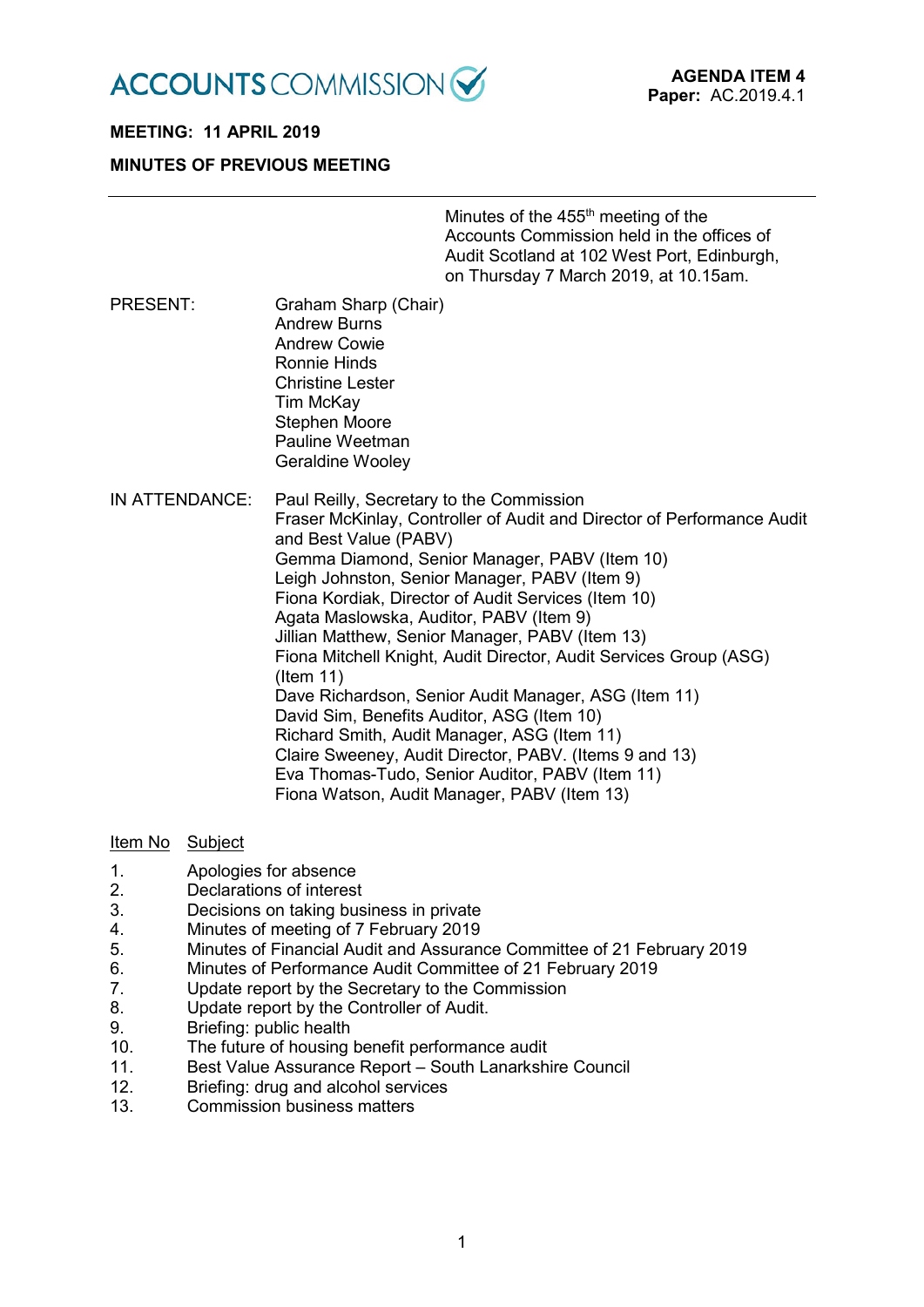## 1. Apologies for absence

It was noted that Sophie Flemig, Sheila Gunn and Sharon O'Connor had submitted their apologies for absence.

### 2. Declarations of interest

The following declaration of interest was made:

• Geraldine Wooley, in items 7 and 16, as a member of the Scottish Housing and Property Chamber, in relation to references to hosuing matters.

### 3. Decisions on taking business in private

It was agreed that items 12 to 14 be considered in private because:

- Item 12 requires the Commission to consider actions in relation to the report presented in item 11.
- Item 13 is a briefing paper containing confidential policy matters for the Commission to consider.

No business was notified by members for item 14 and thus the Chair advised that the item would not require discussion.

### 4. Minutes of meeting of 7 February 2019

The minutes of the meeting of 7 February 2019 were approved as a correct record.

In discussion, the Commission noted advice from the Secretary:

- In relation to paragraph 10, that the joint work programme will be published on 26 March, but letters had already been sent to all of those who took part in the consultation exercise on the work programme proposals, advising them of the outcome of the consultation (and copies of these letters had been made available to members on the members' portal).
- In relation to paragraph 12, that the local government overview report would be published on 21 March 2019.

## 5. Minutes of Financial Audit and Assurance Committee meeting of 21 February 2019

The minutes of the meeting of 21 February 2019 were appoved as a correct record.

6. Minutes of Performance Audit Committee meeting of 21 February 2019

The minutes of the meeting of 21 February 2019 were approved as a correct record, subject to the removal of Alan Campbell from the list of those present.

#### 7. Update report by the Secretary to the Commission

The Commission considered a report by the Secretary providing an update on significant recent activity relating to local government and issues of relevance or interest across the wider public sector.

Following discussion, the Commission noted the report.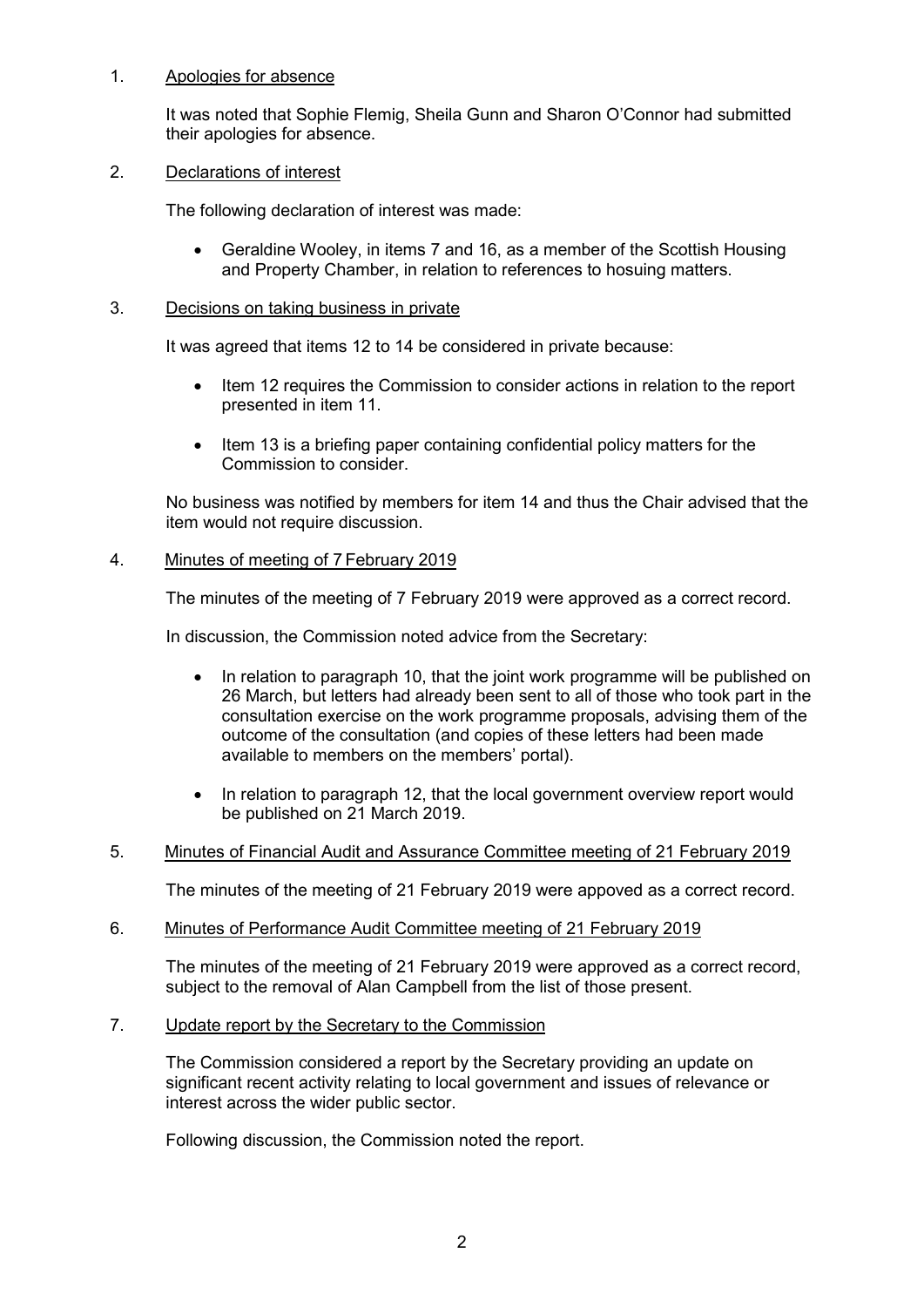# 8. Update report by Controller of Audit

The Commission noted a verbal update from the Controller of Audit on his recent activity.

The Commission noted in particular an updated position on ongoing dialogue with councils on the application of current statutory regulations to councils' repayments of their loans fund advances, on which the Controller advised he would share with members an Audit Scotland position statement on the matter which had been shared with COSLA, CIPFA Directors of Finance Section and the Scottish Government.

*Action: Controller of Audit*

## 9. Briefing: public health

The Commission considered a report by the Director of PABV introducing a briefing paper on public health reform in Scotland, as requested by the Commission and Auditor General in their work programme.

In discussion, the Commission agreed to note advice from the Director :

- In response to queries from Ronnie Hinds and Geraldine Wooley, that he would monitor the development of accountability arrangements for the proposed special health board Public Health Scotland and report back as appropriate.
- In response to a query from Graham Sharp, that public health implications of gambling would be considered as part of Audit Scotland's policy cluster monitoring work and reported accordingly to the Commission.

*Actions: Director of PABV*

Following discussion, the Commission:

- Noted the briefing.
- Noted that the Director and policy cluster for health, care and communities would continue to monitor the matter with a view to reviewing risk and its implications for any future performance audit work in this regard.

*Action: Director of PABV*

## 10. The future of housing benefit performance audit:

The Commission considered a report by the Director of Audit Services proposing an approach to housing benefit performance audit, based upon the Commission's previous discussions on the matter in December 2018 and subsequent discussions between the audit team and the Department of Work and Pensions.

Following discussion, the Commission agreed:

- The proposed new approach to housing benefit performance audit, including a programme of work for 2019/20 incorporating:
	- o Two thematic reviews covering overpayments and resourcing models
	- $\circ$  Two reviews of individual councils.

*Action: Director of Audit Services*

• That the Secretary, Chair and Director discuss the appropriateness of having Commission sponsors for this work.

*Action: Secretary and Director of Audit Services*